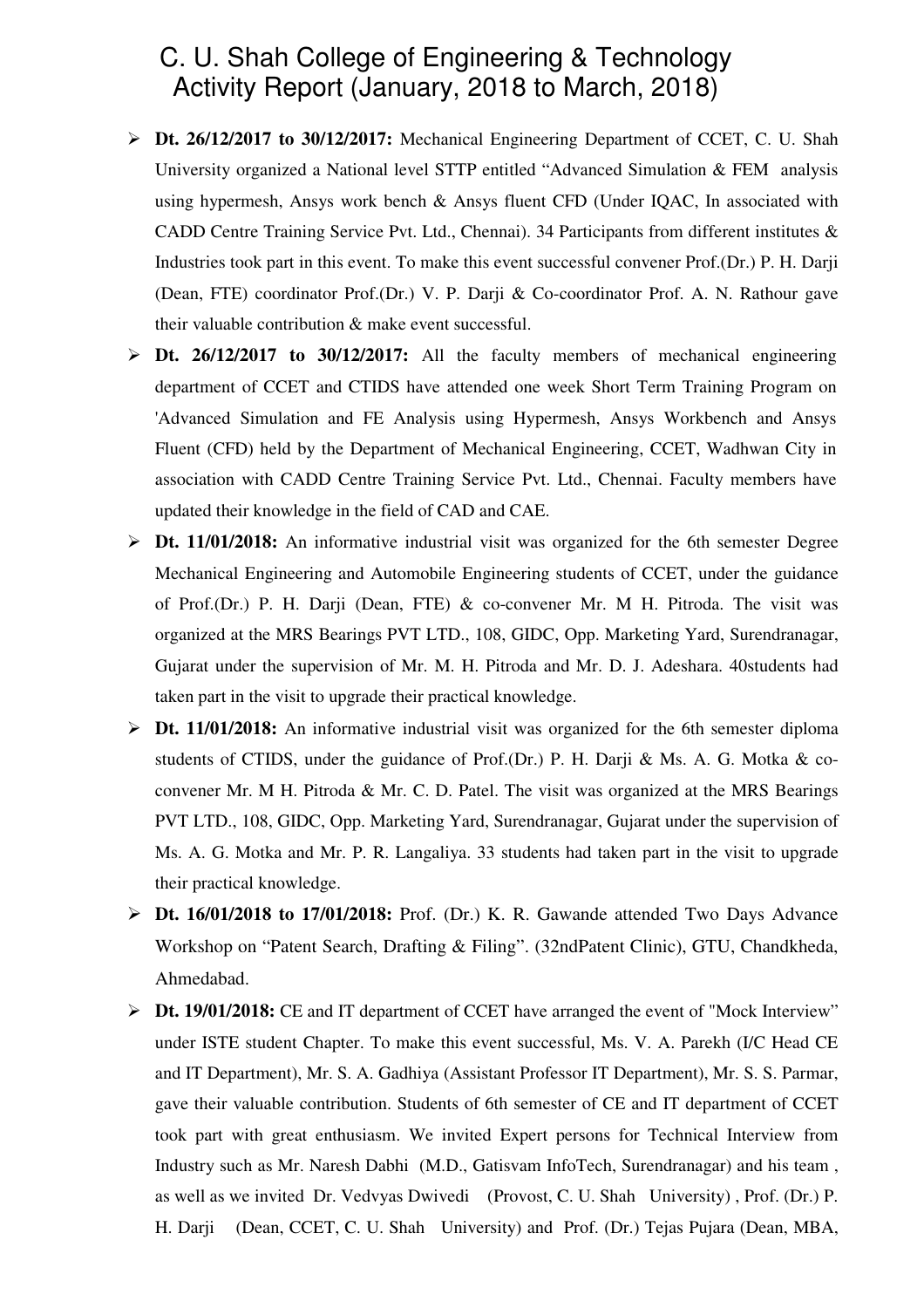C. U. Shah University) as the Expert persons for HR Interview Winners were given certificates.

- **Dt. 20/01/2018:** Prof.(Dr.) P. H. Darji (Professor & Principal), Dr. K. R. Gawande, Prof.(Dr.) V. P. Darji and Assistant Professor Mr. A. N. Rathour, Mr. P. L. Koradiya, Mr. G. J. Jhala, Mr. M. H. Pitroda, Mr. N. G. Jain, Mr. B. J. Patel, Mr. D. J. Adeshara, Mr. M. P. Someshwara, Ms. A.G. Motka and Mr. P. R. Langaliya attended One Day National Seminar on "Approach for Quality Management by Six Sigma", sponsored by Gujarat Council on Science and Technology (GUJCOST) and organized by C. U. Shah College of Pharmacy and Research on 20th January, 2018.
- **Dt. 12/02/2018 to 14/02/2018:** Faculty of Technology and Engineering has organized **"Sports Week"** for the enrichment of the students. In which approximate 375 students have participated in different events like Cricket, Volleyball, Kabaddi, Badminton, Athletics, Chess, Carrom and Rope-wrestling. This event was successfully completed under the supervision of Principal Dr. P. H. Darji, sports in-charge Mr. D. G. Patel as well as sports Co-ordinators of different department has also contributed for the same.
- **Dt. 17/02/2018:** CE and IT department of CCET has arranged the industry visit at GFSU under ISTE student Chapter. To make this event successful, Ms. V. A. Parekh (I/C Head CE and IT Department), Mr. V. C. Joshi, Ms. A. A .Kothariya, Mr. N. S. Dave and Mr. S. S. Parmar, gave their valuable contribution. Students of 6th semester of CE and IT department of CCET took part with great enthusiasm.
- **Dt. 19/02/2018 to 20/02/2018:** Electrical Engineering 8th Sem. students of CCET, Zala Hitendrasinh, Patel Nayan, and Trivedi Harsh for Grabbing 3rd Best Project Prize amongst more than 30 colleges in the 49th Foundation day of IE (India), Rajkot. Guide Prof Deepti Ganatra for this project "Auto Phase Selector with PLC" with coordinator Dr Veera Darji, I/C HoD Prof B C Raval and Principal Dean Dr P H Darji feel proud of these diamonds of Electrical Engineering.
- **Dt. 23/02/2018:** CE and IT department of CCET has arranged the event of "Web designing" under ISTE student Chapter. To make this event successful, Ms. V. A. Parekh (I/C Head CE and IT Department), and Mr. S. S. Parmar gave their valuable contribution. Students of 6th and 4th semester of CE and IT department of CCET took part with great enthusiasm. Ms. V. A. Parekh (I/C Head CE and IT Department), Mr. S. A. Gadhiya (Assistant Professor IT Department) were invited as Judge of competition. Winners were given certificates.
- Dr. K. R. Gawande has published research paper on "a review of simulation modeling, performance evaluation and optimization analysis of flexible manufacturing systems" International Journal For Science And Advance Research In Technology, Volume 3, Issue 12 in December 2017, ISSN [ONLINE: 2395-1052.